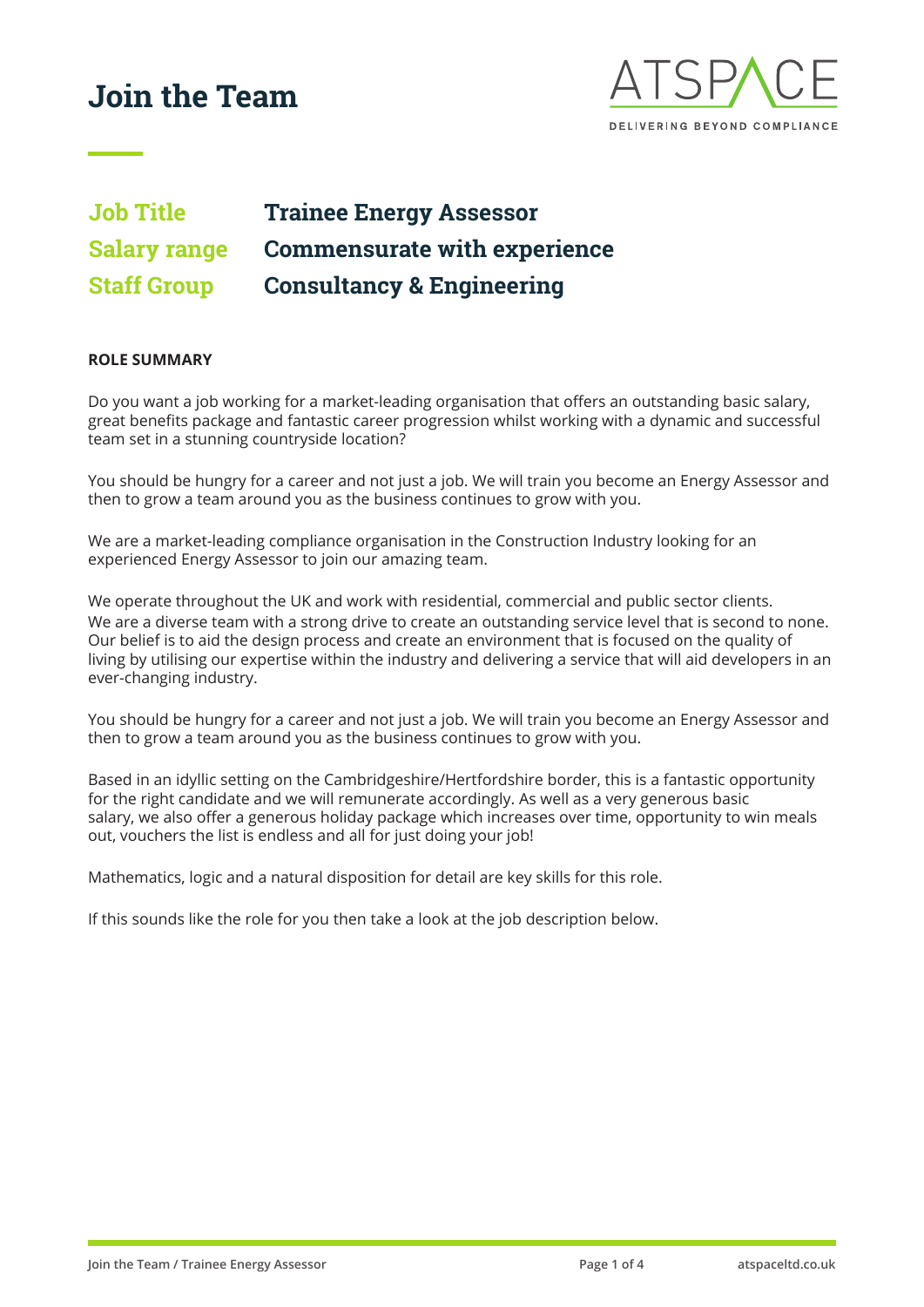

| <b>Energy Assessments</b>                                                                                                                                                                                                                                                                                                                                                                                             | 50% |
|-----------------------------------------------------------------------------------------------------------------------------------------------------------------------------------------------------------------------------------------------------------------------------------------------------------------------------------------------------------------------------------------------------------------------|-----|
| • Undertake SAP assessments and calculations.<br>• Deliver sustainable design advice to clients.<br>• Produce planning reports.<br>· Liaise with clients, planning dept, building control, etc.<br>· Give technical advice and support to clients.<br>• Attend design team meetings                                                                                                                                   |     |
| <b>Supplementary Support</b>                                                                                                                                                                                                                                                                                                                                                                                          | 20% |
| . Assisting with the generation of water efficiency reports.<br>. Assisting with the generation of ventilation flow rate reports.<br>. Help our engineering team with envelope measurements taken from architectural drawings.                                                                                                                                                                                        |     |
| <b>Administration</b>                                                                                                                                                                                                                                                                                                                                                                                                 | 30% |
| • Maintaining the CRM system to ensure data quality.<br>• Organising the assessment workload to ensure the timely delivery of reports and results to clients.<br>• Ensure all emails and phone call enquiries are answered in a timely and professional manner.<br>. Ensure all reports are sent to clients without any delay.<br>. Ensure tasks are dealt with immediately to ensure smooth running of the business. |     |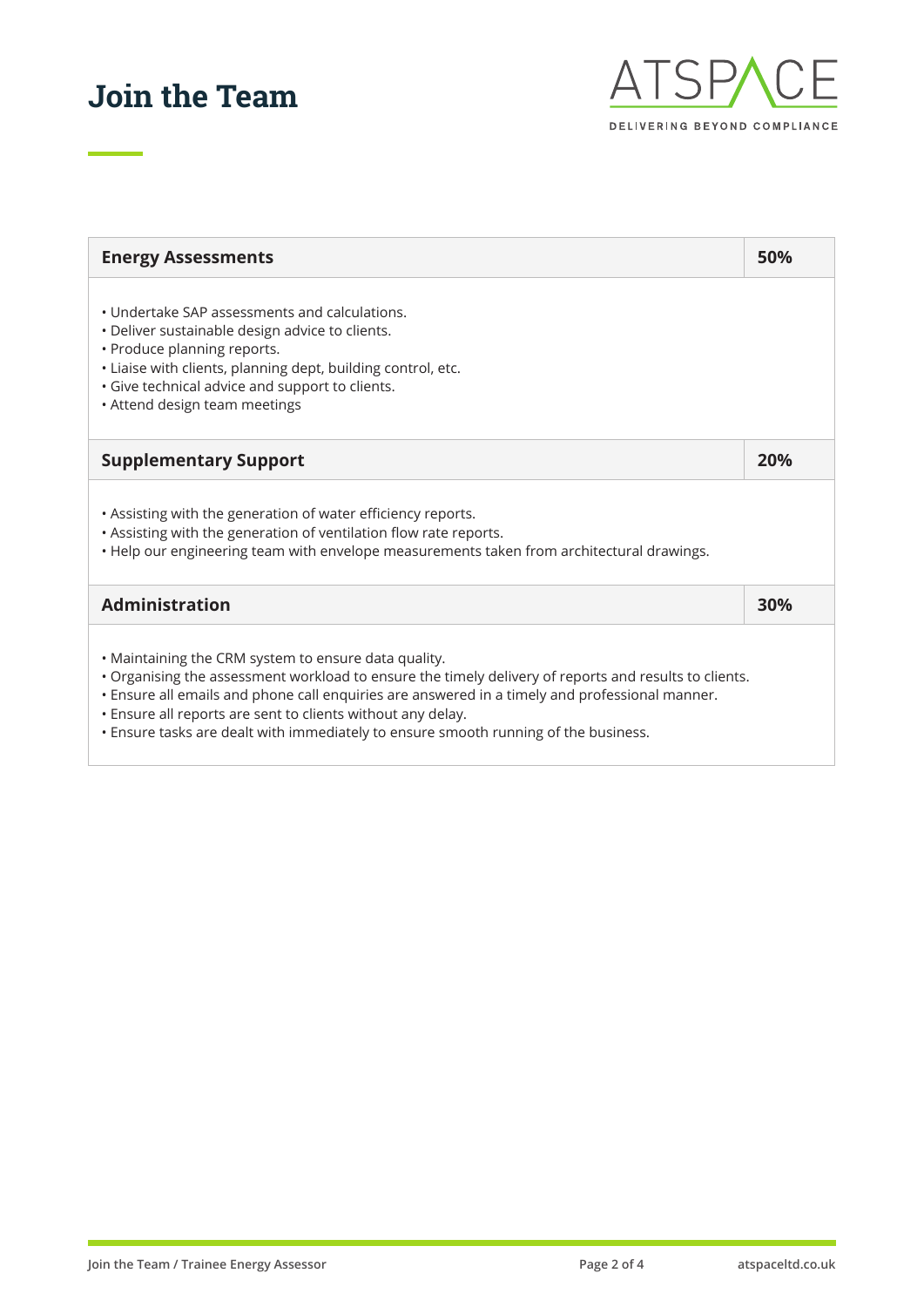

## **CANDIDATE PROFILE**

This section details the essential knowledge, skills and experience we require for the role.

| Education & experience               | Educated to GCSE or A level with a minimum of five passes.                                                                                                       |
|--------------------------------------|------------------------------------------------------------------------------------------------------------------------------------------------------------------|
| Specialist knowledge & skills        | • An appetite for learning is a must.<br>· Good organization skills<br>• Demonstrate a good knowledge of excel, data analysis and<br>reporting will be required. |
| Interpersonal & communication skills | Must be able to demonstrate experience of good<br>communication and interpersonal skills.                                                                        |
| Relevant experience                  | Construction Industry experience would be advantageous,<br>but not essential as all training will be provided.                                                   |
| <b>Additional requirements</b>       | Full driving licence.                                                                                                                                            |
| <b>Desirables</b>                    | At least 2 years full time employment experience in an office<br>role. Mathematics higher grades for GCSE and/or A Levels.                                       |

## **ROLE DETAILS**

**Working pattern:** Monday to Friday **Hours of work:** 8:00am – 5:00pm **Length of appointment:** Permanent **Probation period:** 3 months **Annual leave:** 20 days plus public holidays **Pension eligibility:** Enrolment 01/05/2017

### **SCREENING CHECK REQUIREMENTS**

We have a legal responsibility to ensure that you have the right to work in the UK before you can start working for us. We will refuse any application if this cannot be provided.

#### **APPLICATION PROCESS**

To submit an application for this vacancy, please send a Curriculum Vitae (CV) and cover letter to **Claire Sadler hireme@atspaceltd.co.uk**